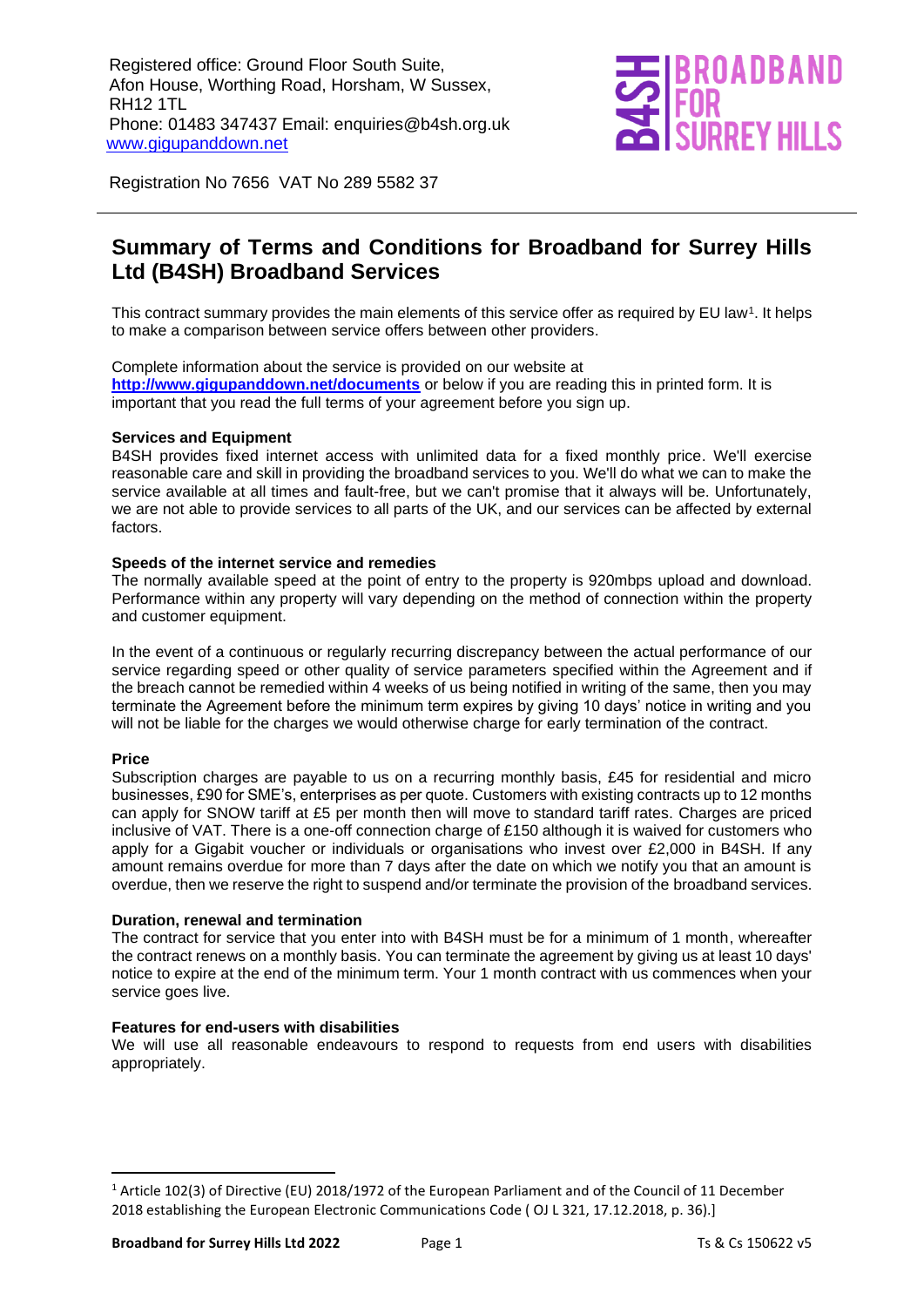

Registration No 7656 VAT No 289 5582 37

### **Broadband for Surrey Hills Ltd (B4SH)**

Terms and Conditions for the provision of Broadband Services

#### **The Services (as defined below) are offered to you by Broadband for Surrey Hills Ltd**

Broadband for Surrey Hills Ltd (B4SH) Ground Floor South Suite, Afon House, Worthing Road, Horsham, West Sussex, RH12 1TL

Tel: 01483 347437

Email: info@B4SH.org.uk

In order to receive the Services you must first read and accept the terms and conditions set out below ("the Terms and Conditions") which govern the provision of the Services to you.

#### **1. Definitions**

"**Commencement Date**" means the date on which the Services are first provided to you "**Installation Date**" means the date agreed for installation of the Services;

"**Our Staff**" means our employees, volunteers, consultants and contractors, with whom we have a contractual relationship and will be supporting the Services;

"**Premises**" means the premises to which the Services are to be provided under the Agreement.

"**Services**" means the broadband services through which you may gain high speed access to the internet via a telecommunications network together with the services and facilities provided by us in connection with such internet access service [as specified in more detail in your order form];

"**Security Details**" means any and all user names, passwords, keys, electronic signatures and any other devices or information in whatever form and on whatever media supplied to allow you to access the Services;

"**Website**" means the internet site which can be found at [www.gigupanddown.net](http://www.gigupanddown.net/)

"**We, Us and Our**" means Broadband for Surrey Hills Ltd

"**You, Your**" means the individual or business (being an incorporated or unincorporated entity) whose details are entered on the signed order form.

#### **2. The Agreement**

2.1. Your agreement with us ("the Agreement") consists of:

- 2.1.1. the Terms and Conditions;
- 2.1.2. your signed contract; and
- 2.1.3. the privacy policy set out below ("the Privacy Policy")
- 2.2. The Agreement will commence on the Commencement Date and will continue for 12 months, or for the period specified in the order form and will continue after this period until terminated by you or us in accordance with paragraph 10 below.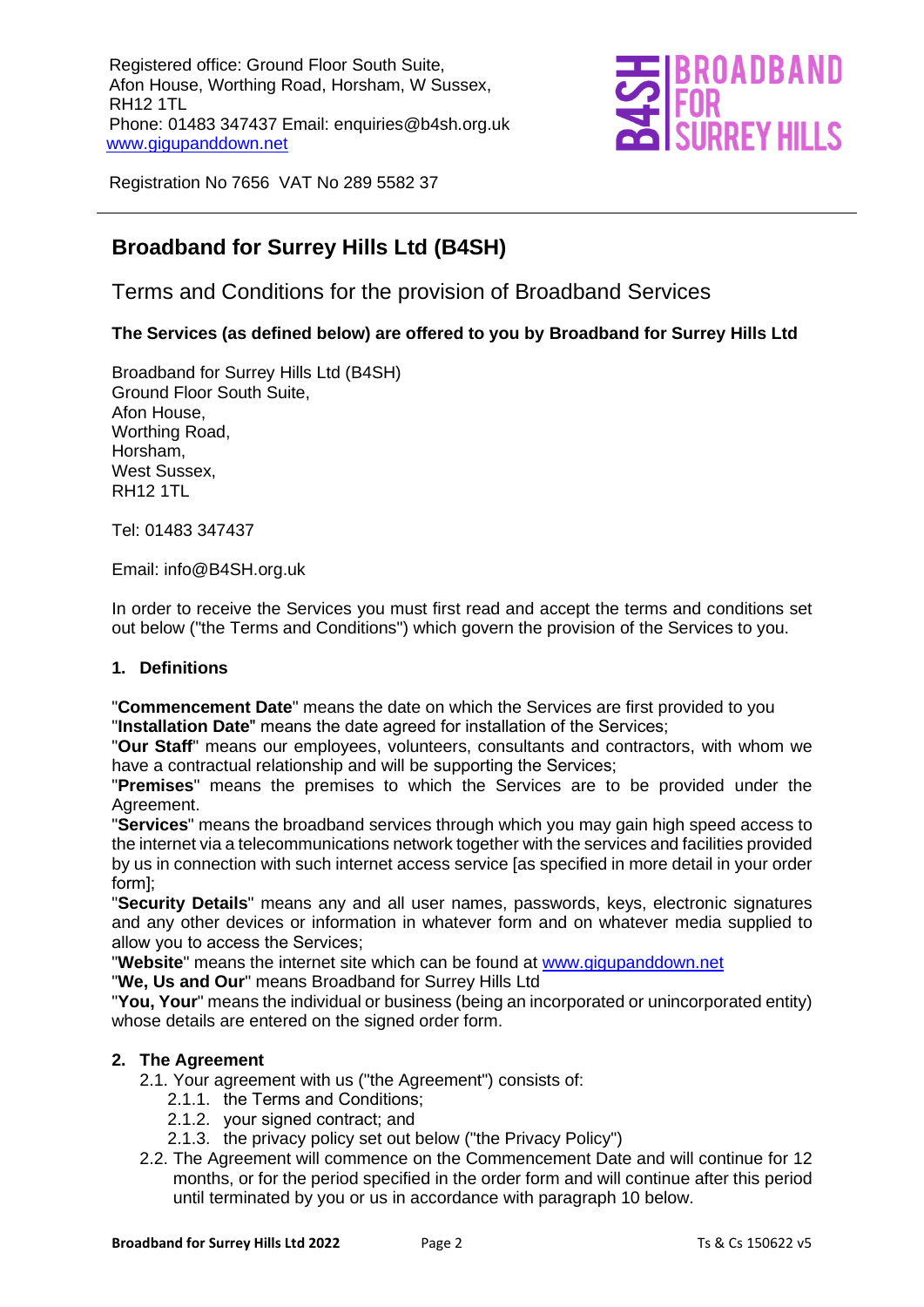

Registration No 7656 VAT No 289 5582 37

#### **3. How to register for our services**

- 3.1. To register for the Services as an individual, you must be at least 18 years of age and resident in the UK.
- 3.2. You confirm that all information provided to us, including the information in the registration form, is absolutely true, complete and accurate. If any facts or information provided to us become inaccurate then you will tell us immediately of the changes.
- 3.3. You confirm that there are no facts or circumstances which have not been disclosed to us which would affect our decision to provide the Services to you.

#### **4. What you can expect from us**

- 4.1. We will provide the Services subject to the Terms and Conditions. We'll exercise reasonable care and skill in providing the Services to you. We'll do what we can to make the Services available at all times and fault-free, but we can't promise that it always will be.
- 4.2. We endeavour to provide the Services to you at the access rate you choose.
- 4.3. We will use our reasonable endeavours to begin providing the Services on any date agreed with you, but we will not be liable for any failure to meet such a date.
- 4.4. We will provide the Services to our main external equipment which shall be connected to a router provided by us in your Premises. In the case of business customers, we will provide the Services to a central location suitable for connection to your network and systems.
- 4.5. We may suspend the Services temporarily without notice in an emergency or in order to improve, maintain or repair the Services or our network or for other operational reasons. We will try, but cannot guarantee, to keep you informed and to keep interruptions to a minimum.
- 4.6. We cannot guarantee that the Services will be uninterrupted or error free. If a fault occurs, you should report it by phone, email or in writing using the contact details set out on the support page on our Website and we will try to rectify the fault. In most circumstances this will be unnecessary as we constantly monitor the infrastructure.
- 4.7. If you move address within the B4SH coverage area and request it, we will try to relocate your equipment to allow you to continue to receive your subscribed Services. We may be unable to provide this service, or there may be a charge for such relocation. If such relocation is impossible and you are still within your contract term, you shall still be required to make any appropriate payments, even if you are not receiving the Services. If we are unable to provide the Services at your new location, with our prior written consent, you may assign the Agreement to the new occupier of the premises you are vacating. We will not unreasonably withhold our consent under this paragraph.
- 4.8. You acknowledge that we will not be responsible for any sites, content, goods or services offered or made available on the internet provided by us or any other third parties nor for any computer viruses, cookies or anything similar transmitted to you via the Services by such third party sites or otherwise through our provision of the Services.
- 4.9. We will not be responsible for the content of newsgroup or chat areas. By entering these areas, you accept this and agree to waive any claims against us for any distress, injury, loss, liability, damage and expense arising from or in connection with your use of these areas and their contents. You agree to indemnify us against any claims arising from your use of the areas or any content of the areas which you post or create.
- 4.10. We do not monitor the Services. However, we reserve the right to do so and to review the contents of any communication sent or received using the Services and to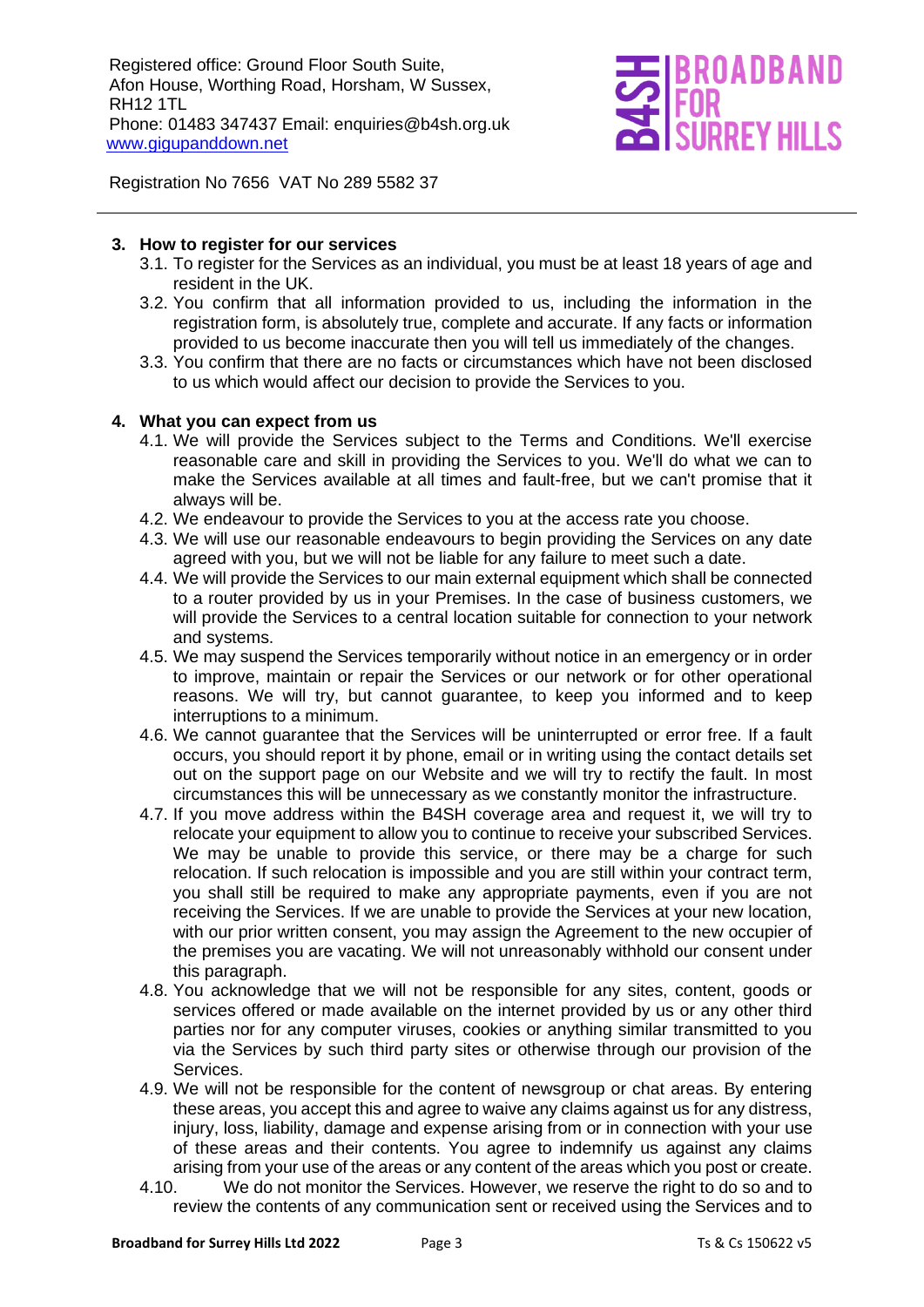

Registration No 7656 VAT No 289 5582 37

review the contents of any material accessed whilst using the Services. We reserve the right at all times to disclose any information or material we deem necessary in connection with any applicable law, regulation, legal process or governmental request, or to edit, refuse to post or to remove any information or material, in whole or in part, as required by law.

#### **5. What we expect of you**

- 5.1. You agree that you and other people using the Services via your account will use the Services in accordance with the Terms and Conditions, and without limitation you agree that:
	- 5.1.1. Except as permitted by paragraph 4.7 or unless expressly provided for under a formal contract arrangement with B4SH, you may not resell, transfer, assign or sublicense them or any part of them to any other person.

#### **Instances where this occurs will result in immediate termination by us**.

- 5.1.2. You must ensure that you have computer equipment of an appropriate specification and configuration to receive the Services. Further information about minimum system requirements and supported devices can be found in your Welcome Pack.
- 5.1.3. You must ensure that any machines or personal computers used by you to access the Services do not have an adverse effect on our systems, those of our suppliers or on network traffic generally. You must use the Services in a manner consistent with all applicable laws and regulations which may apply to your use of the Services.
- 5.1.4. You must ensure that any computers, systems or networks that utilise the Services are configured in such a way that does not give a third party the capability to use the Services in an illegal or inappropriate manner. You should, amongst other things, run a firewall and up-to-date antivirus software and ensure that your operating system is kept fully up to date with the latest security patches.
- 5.1.5. You must not use the Services in any way that would, in our reasonable opinion, materially affect the use of or access to the internet of any other person. This includes, but is not limited to, "denial of service" ("DOS") and "distributed denial of service" ("DDOS") attacks against another network or individual user. DOS and DDOS attacks will result in immediate termination of the Services.
- 5.1.6. Any attempt, whether successful or not, to gain access to or retrieve data from any computer system without authorisation from its maintainer or owner will lead to immediate termination of the Services and possibly to prosecution. This applies to, amongst other things, vulnerability probes and intentional distribution of "Trojan horse" programs, viruses and worms, as well as making use of systems compromised by third parties.
- 5.1.7. Use of the Services to transmit any unsolicited commercial or unsolicited bulk email ("Spam") is expressly prohibited. We have a zero tolerance policy for Spam. The sending of Spam will result in immediate termination of the Services.
- 5.1.8. Intentional distribution of software that attempts to and/or causes damage, harassment, or annoyance to persons, data, and/or computer systems is prohibited. This will result in immediate termination of the Services.
- 5.1.9. Adding, removing or modifying identifying network header information in an effort to deceive or mislead is prohibited. Attempting to impersonate any person by using forged headers or other identifying information will result in termination of the Services.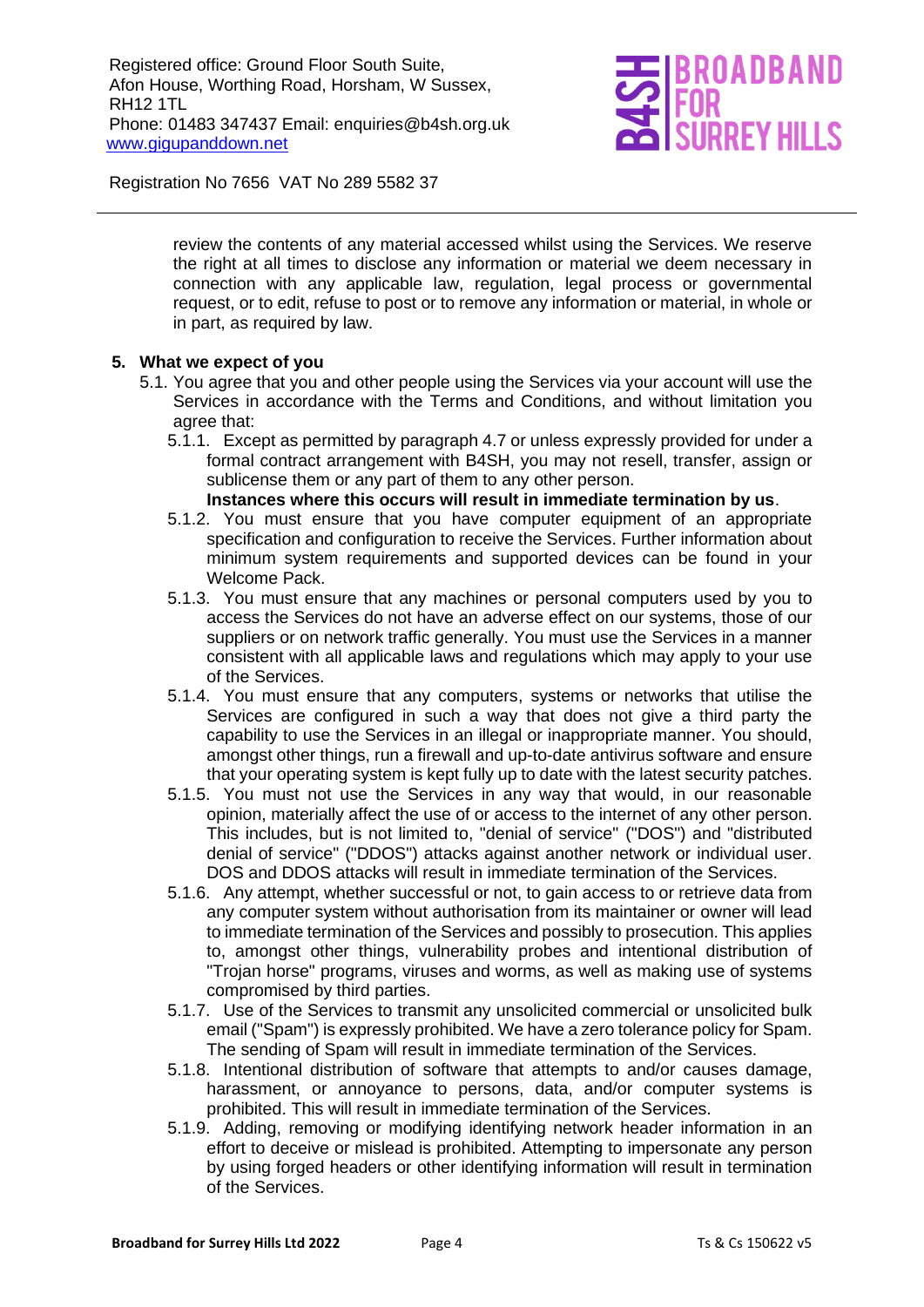## IOADBAND **REY HIL**

Registration No 7656 VAT No 289 5582 37

- 5.1.10. You agree to sign any agreement reasonably required by the owner of the copyright in any software which we provide to you to enable you to use the Services. Unless permitted by law, you must not modify or copy such software or any accompanying manuals and documentation or use it for any purpose other than to access the Services.
- 5.1.11. Our Staff have your permission on reasonable notice to carry out any works on the Premises for, or in connection with, the installation, maintenance, adjustment, repair or alteration of the Services.
- 5.1.12. You will obtain all necessary consents (including consents for alterations to buildings, if applicable), provide any electricity and connection points required by us or by any of our Staff and provide a suitable, safe and appropriate working environment where our Staff need to carry out any work set out in paragraph 5.1.11 above.
- 5.2. Unless a specific order expressly states otherwise, all equipment that is required to provide the broadband signal to your computer network or router will remain the ownership of B4SH. We can supply you with a suitable replacement router at cost. You should take reasonable care of the equipment and use it in accordance with any instructions, safety and security procedures applicable to the equipment. You must not remove any of B4SH's equipment and you should take reasonable care of the equipment at your property and inform B4SH if you become aware of any circumstances that put the equipment at risk.
- 5.3. You must not use the Services:
	- 5.3.1. in any way that does not comply with any licences applicable to you or is unlawful or fraudulent or has any unlawful purpose or effect; or
	- 5.3.2. in connection with the carrying out of a fraud or criminal offence; or
	- 5.3.3. to disseminate or otherwise distribute, knowingly receive, upload, download, use or reuse any information or material which is inappropriate, profane, abusive, indecent, defamatory, obscene or menacing, or in breach of any copyright, privacy or any other rights; or
	- 5.3.4. in any way which infringes any third party's intellectual property rights; or
	- 5.3.5. in a way that does not comply with these Terms and Conditions.
- 5.4. You will be responsible for any losses, expenses or other costs incurred by us that are caused by your breach of paragraphs 5.1, 5.2 and/or 5.3.
- 5.5. On all service subscriptions we operate a "fair usage" policy. Within this policy your connection can be used by you in any way that you see fit and is compliant with appropriate legislation. We do not impose download limits, although in extraordinary circumstances where download volumes are, in our opinion, excessive in comparison to the average use of the network we may speak to you about your usage with a view to establishing the best course of action.

#### **6. Payment**

6.1. You agree to pay us the applicable charges for the Services to which you subscribe. Such charges are as set out on the Website or as otherwise notified by us to you (the "Fees"). We reserve the right to change the Fees at any time on giving you not less than 28 days' notice. The amended Fees will apply on expiry of this 28 day period. We will not increase the Fees more than once in every 12 calendar months.

You can end the Agreement without having to pay termination charges if we increase your monthly charges by more than the Retail Price Index (RPI) annual inflation rate at the date we calculate the applicable price increase.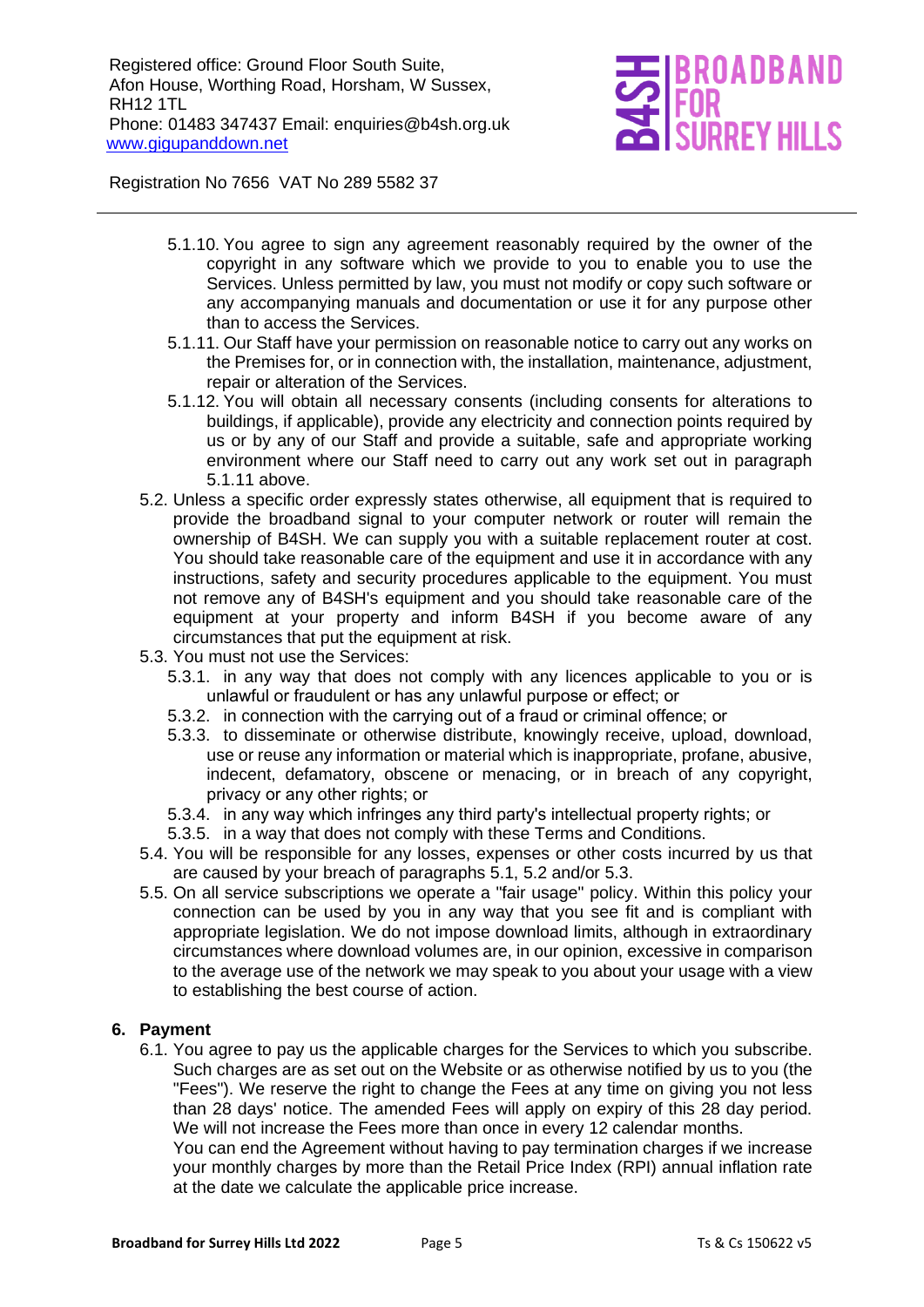## ROADBAND **RREY HIL**

Registration No 7656 VAT No 289 5582 37

- 6.2. Once we have received your order form and service has commenced, all necessary documentation should be completed to allow this payment to be made immediately the services have been installed. If the installation pack charge is payable directly by you then payment becomes due from you as specified in your order form.
- 6.3. We will accept payment for the installation and first month's charges by bank transfer and thereafter by direct debit.
- 6.4. We will bill you each month in advance for the Services starting on the Commencement Date at the applicable tariff. Unless otherwise agreed with us, you agree to set up a monthly Direct Debit with your bank in order to pay for the monthly tariff.
- 6.5. If any amount owing under the Agreement is overdue at any time we will notify you in writing. If any amount remains overdue for more than 7 days after the date on which we notify you that an amount is overdue, then we reserve the right to suspend and/or terminate the provision of the Services.
- 6.6. If we suffer any charges from our bank in respect of non-payment by you we reserve the right to pass these charges on to you. We will notify you if we incur such charges as a result of your non-payment and let you have a breakdown of these.
- 6.7. You may be required to pay a reconnection charge if you wish to be reconnected following a suspension of the Services in accordance with paragraph 6.5.
- 6.8. Moving the equipment installed at the Premises cannot be conducted by anyone other than our Staff. A charge may be made if this is at your request.
- 6.9. If you require a name change on your account we will conduct this change without charge, unless there is a good reason why this should not be the case.

#### **7. Security and confidentiality**

- 7.1. In order to enable you to use the Services, we will provide you with Security Details. You will be responsible for maintaining the confidentiality and security of the Security Details.
- 7.2. You will immediately notify us if any of the Security Details:
	- 7.2.1. have been disclosed to an unauthorised person or are or may be used in an unauthorised way (or if you suspect or have reason to suspect that this may occur or have occurred); and/or
	- 7.2.2. have been lost or stolen.
- 7.3. We may suspend the Services if at any time we think that there is, or is likely to be, a breach of your Security Details and require you to change any password.
- 7.4. You will be responsible for all actions undertaken by anyone else using any of your Security Details unless you have given notice to us at the first possible opportunity upon becoming aware of the events listed in paragraph 7.2 above as the case may be. We may suspend the Services and you will fully indemnify us from all losses resulting from such actions.
- 7.5. You accept that we cannot guarantee the security of the Services and we do not guarantee the prevention or detection of any unauthorised attempts to access the Services.
- 7.6. You agree to keep in confidence any information (whether written or oral) of a confidential nature (including software and manuals) obtained under or in connection with this Agreement and will only use such information in order to receive the Services.

#### **8. Personal data**

8.1. We will comply with our obligations under the Data Protection Act 1998 and any other applicable data protection legislation.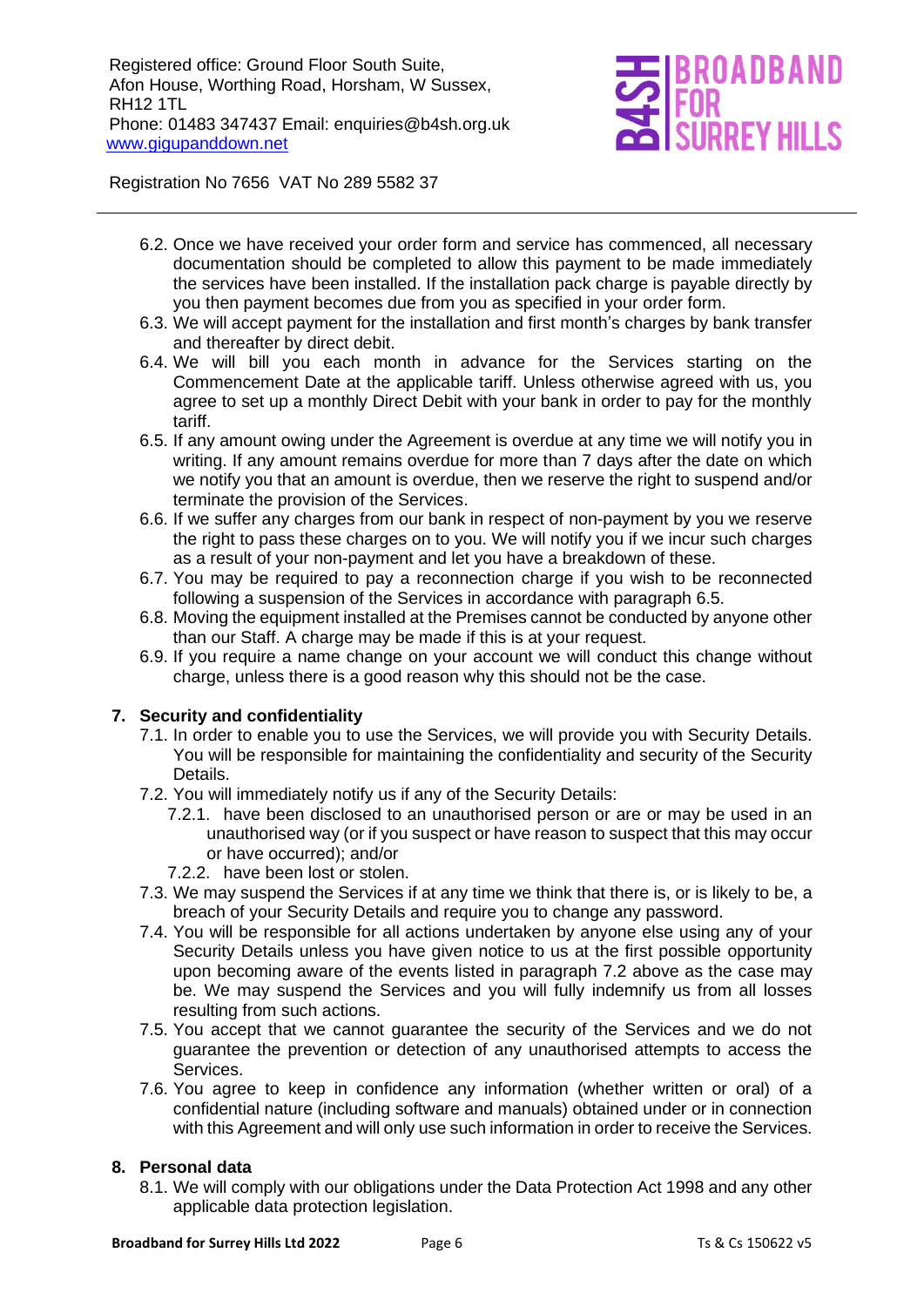

Registration No 7656 VAT No 289 5582 37

- 8.2. By registering for the Services you consent to our using your personal data for the following purposes:
	- 8.2.1. the provision of the Services to you;
	- 8.2.2. the management of our network and other technical maintenance;
	- 8.2.3. the operation and enforcement of these Terms and Conditions;
	- 8.2.4. the maintenance of records for a reasonable period of time following termination of the Agreement; and
	- 8.2.5. the provision to you of information about other services we may offer unless you advise us that you do not wish to receive such information.
- 8.3. It is your responsibility to keep the personal data which you provide to us up to date. We may send notices or other information to you at the address you have provided to us. You should notify us immediately of any change to your personal data
- 8.4. We will disclose personal data to comply with all applicable laws and lawful requests by the appropriate authorities.
- 8.5. Third party sites that you can access from our website are not covered by our privacy policy and we accept no responsibility or liability for use of personal data by operators of these sites.
- 8.6. A copy of the Privacy Policy can be found at the end of the Terms and Conditions.

#### **9. What we are liable for**

- 9.1. Nothing in the Agreement shall restrict or exclude our liability for fraud, death or personal injury caused by defects in the Services or our negligence or that of our employees acting within the course of their employment and within the scope of their authority.
- 9.2. We will not be liable in contract, tort (including negligence) or otherwise for any damages for any direct or indirect loss of profits, business or anticipated savings, nor for any indirect or consequential loss nor for any damage or destruction of data however arising from the use of, or inability to use, the Services, or from any action or omission taken as a result of using the Services.
- 9.3. Subject to paragraphs 9.1 and 9.2 our aggregate liability to you in contract, tort (including negligence) or otherwise and arising out of, or in connection with, this Agreement and/or the provision of the Services shall be limited to £250.
- 9.4. The information on the Website is updated from time to time. However, so far as permitted by law we exclude all responsibility as to the quality, accuracy, efficacy, completeness, performance, fitness for a particular purpose of the Services or any of the contents of the Website.
- 9.5. You agree to indemnify us against all costs, claims, losses and expenses (including indirect and consequential losses) howsoever arising, from any claim brought against us by any third party relating to any breach by you of your obligations under the Terms and Conditions.
- 9.6. We will not be liable to you for any breach of any of our obligations under these Terms and Conditions or the Privacy Policy where the breach is caused by an event that is outside of our control including, but not limited to, acts of God, insurrection or civil disorder, war or military operations, national or local emergency, acts or omissions of local or central government, highway authority or other competent authority, industrial disputes of any kind (whether including us or not), fire, lightning, explosion, flood, subsidence, inclement weather, unavailability of third party telecommunications networks or any other cause beyond our reasonable control.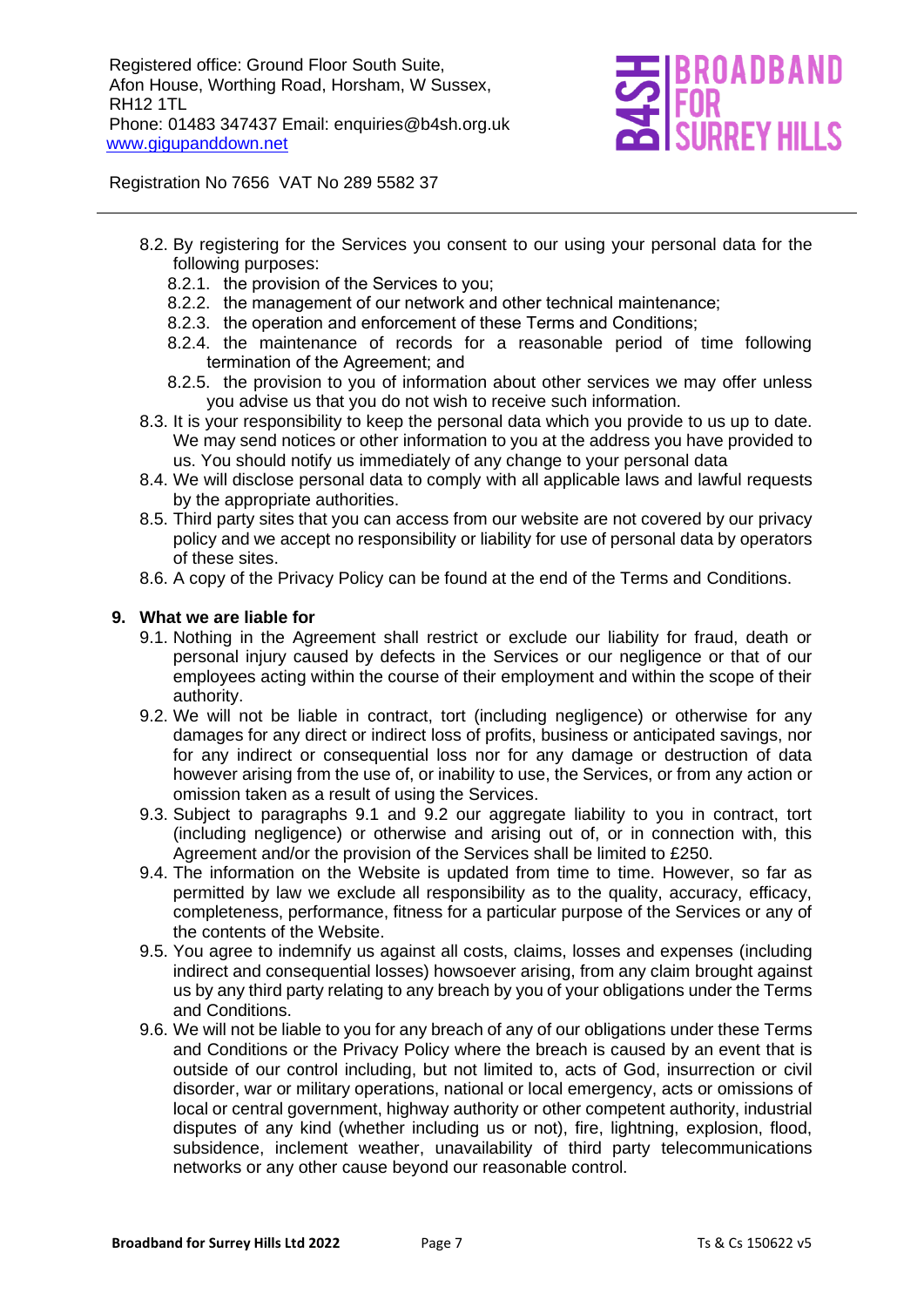# **REY HIL**

Registration No 7656 VAT No 289 5582 37

#### **10. Termination and suspension**

- 10.1. If you are an individual, you may cancel your order within 7 days of the date on which we notify you of the agreed installation date ("the Cooling Off Period") by giving us notice in writing to be received by us no later than the 7th day after the receipt by you of such notification. If you cancel your order within the Cooling Off Period you will not be charged for any part of the Services, but if we have supplied you with equipment you must return it to us. The Cooling Off Period is not applicable to business customers.
- 10.2. After the Commencement Date this Agreement may be terminated in accordance with the terms set out in this Agreement. After the Commencement Date the cancellation provisions of the Consumer Protection (Distance Selling) Regulations 2000 ("the Distance Selling Regulations") will no longer apply to the Services.
- 10.3. We may terminate this Agreement at any time on notice if:
	- 10.3.1. we are directed by any legal entity to cease the provision of the Services or any part of them; or
	- 10.3.2. you are in breach of any of the Terms and Conditions.
- 10.4. Unless otherwise specified in the Agreement, either you or we may terminate this Agreement on giving not less than 10 days' notice to the other; such notice not to expire before the end of the first 12 months.
- 10.5. You may terminate the Agreement with respect to the Services 12 months after the Commencement Date. If you do terminate you agree to pay us all the costs that we have incurred in setting up that have not been paid to date and any cost of us ceasing to provide the Services to you. This will include, amongst other things, a deinstallation charge together with a charge for the unexpired portion of the monthly tariff to the end of the agreed term.
- 10.6. On termination of the Agreement you agree to cease using the Services immediately and to pay any monies which remain outstanding. On termination your right to use the Services ceases immediately. We will collect all equipment and you agree to cooperate with us in connection with the same.
- 10.7. If the Services consistently fall below the standards set out in the Agreement (in particular in relation to download speeds) and the breach cannot be remedied within 4 weeks of us being notified in writing of the same, then you may terminate the Agreement before the minimum term expires by giving 10 days' notice in writing and you will not be liable for the charges referred to in paragraph 10.5.

#### **11. General**

- 11.1. All intellectual property rights in or relating to the Services belong to us, or have been licensed to us. You are only permitted to use these intellectual property rights as provided in these Terms and Conditions and in order to receive the Services. You agree not to use our name, logo, trade mark or any other intellectual property rights without our prior written consent.
- 11.2. We may change the Terms and Conditions at any time by written notice or email prior to the change becoming effective. You will be deemed to have accepted any such changes by your continued use of the Services. Changes to Fees are covered by paragraph 6.1 of the Terms and Conditions.
- 11.3. We may assign, subcontract or otherwise deal with our rights or obligations under this Agreement without giving you any notice beforehand. You may not assign, subcontract, sell or otherwise transfer your rights or obligations under this Agreement without our express written consent.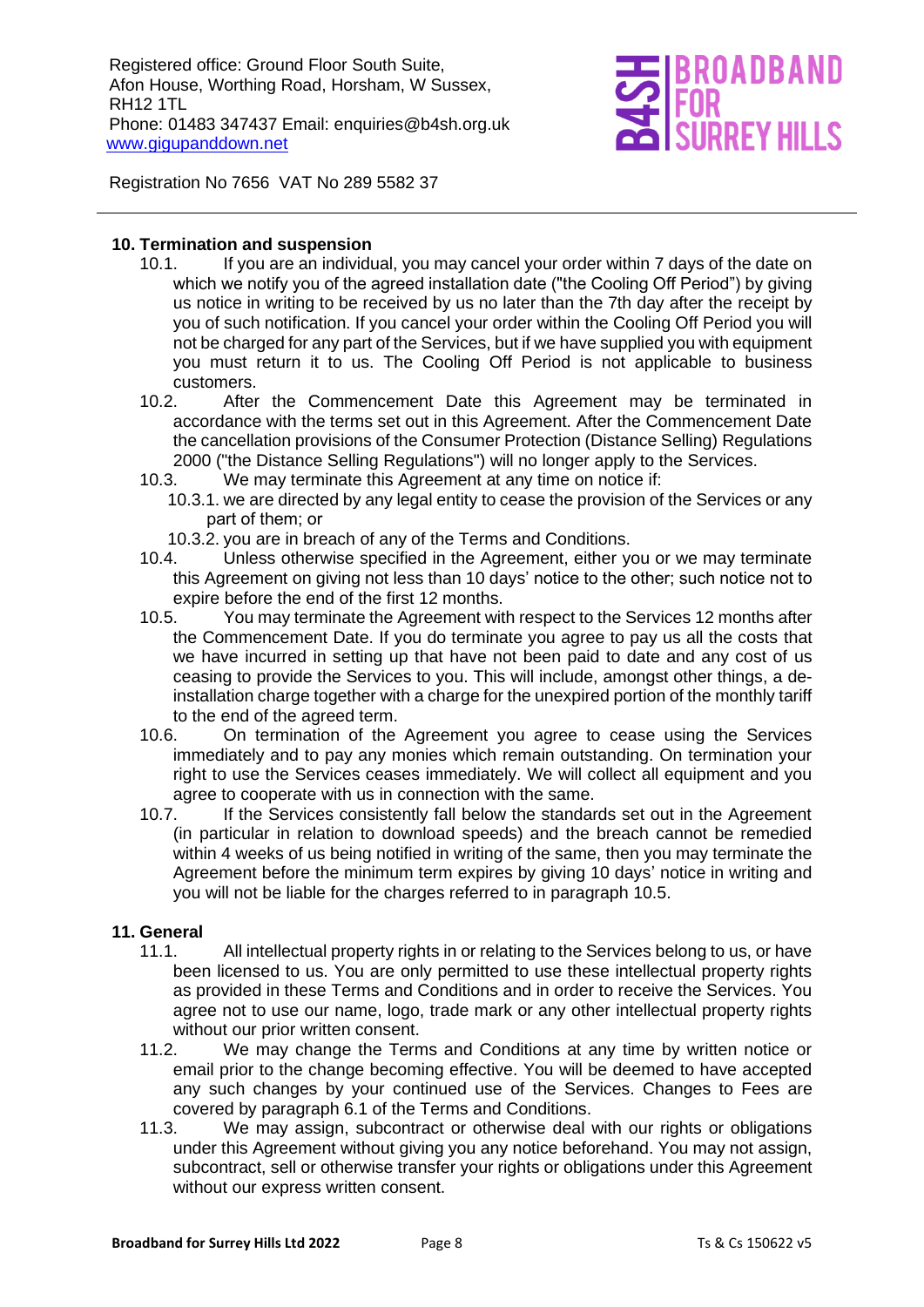

Registration No 7656 VAT No 289 5582 37

- 11.4. Any notice or communication required to be sent pursuant under the Terms and Conditions should be sent to us at B4SH Limited, Registered Office: see above Tel: 01483 347437 Email: [info@b4sh.org.uk](mailto:info@b4sh.org.uk) or to you at the address indicated in the registration form.
- 11.5. No waiver by us of any breach of the Terms and Conditions will be considered as a waiver of any subsequent breach of the same or any other provision.
- 11.6. If any provision of the Terms and Conditions is held by any competent authority to be invalid or unenforceable in whole or in part, the validity of the other provisions of these Terms and Conditions, and the remainder of the provision in question, will not be affected.
- 11.7. Except as expressly stated in these Terms and Conditions, no person who is not a party to the Contract will derive any benefit from it, whether by virtue of the Contracts (Rights of Third Parties) Act 1999 or otherwise.
- 11.8. The Agreement will be governed and construed in accordance with the laws of England and Wales and you agree to irrevocably submit to the exclusive jurisdiction of the English and Welsh Courts.
- 11.9. The Agreement sets out the entire agreement between us relating to the provision of the Services to you and supersedes any and all previous agreements and understandings between us in respect of such provision.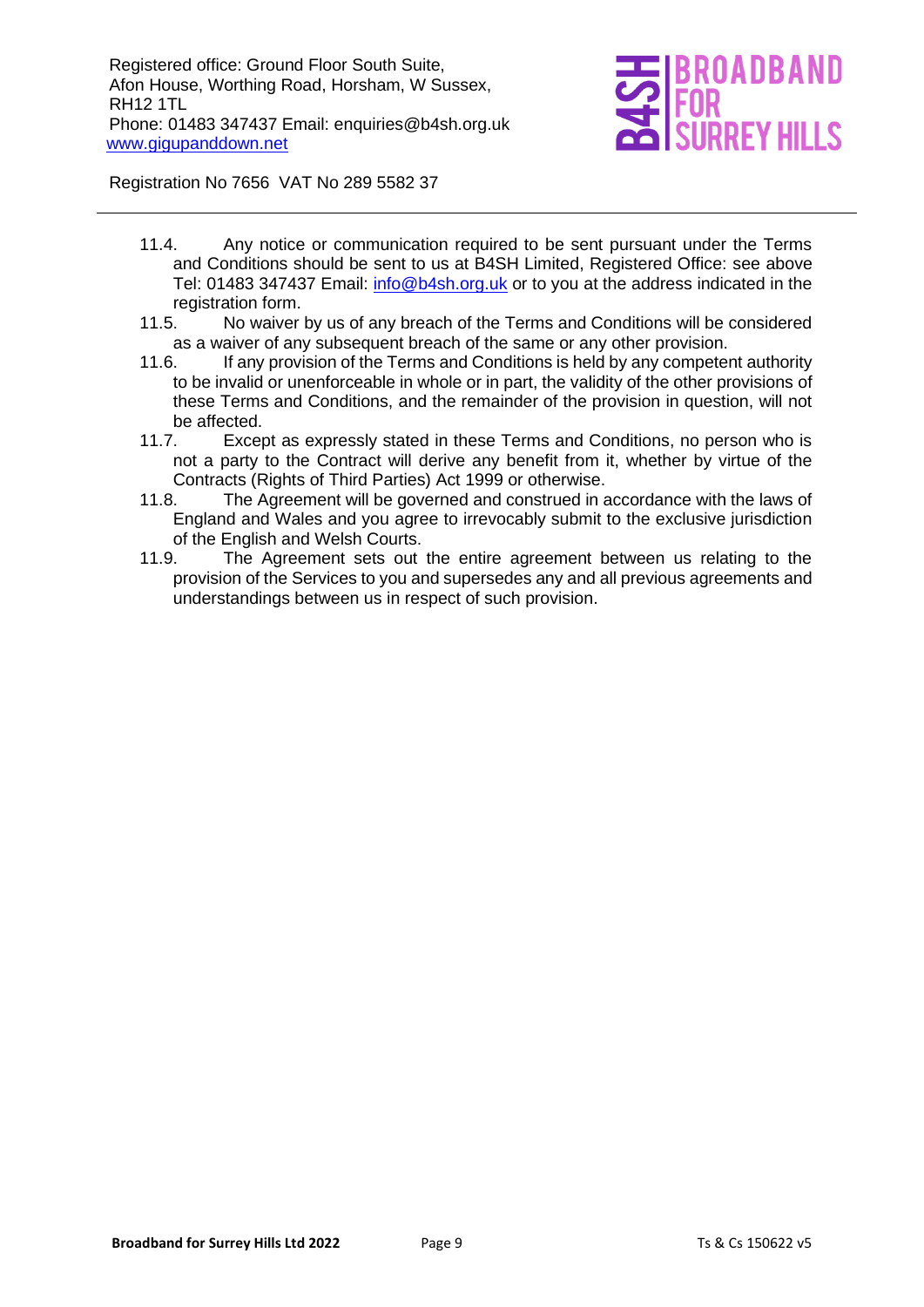

Registration No 7656 VAT No 289 5582 37

#### **B4SH Privacy Policy**

Our privacy policy explains how we collect, use, share and protect your personal information. If we update this policy, we will post any changes on our website so that you'll always know how your personal information is being used or shared.

#### **1) How we're collecting your personal information**

- a) We collect your personal information when you: buy a product or service from us; register for a specific product or service; subscribe to newsletters, alerts or other services from us; ask us for more information about a product or service or contact us with a question or complaint; respond to a competition, prize draw or survey; use our network and other B4SH products or services.
- b) We may also collect information about you from other organisations if this is appropriate, including fraud prevention agencies, business directories and credit reference agencies.
- c) We may use cookies (small text files stored in your browser) and other techniques, including, but not limited to, web beacons (small, clear picture files used to follow your movements on our website), to collect information about how you use our websites, and web-related products and services. This allows us to customise our website for you so that it is relevant to your interests and needs. We may use a cookie that stays linked to your browser to record your details so that we can recognise you if you visit our website again. (See Section 3 on 'Using your personal information' for more details on how we use information we collect using these cookies.) You can choose to refuse cookies or you can set your browser to let you know each time that a website tries to set a cookie. For more information about cookies (including information on how to turn them off) please visit [www.allaboutcookies.org](http://www.allaboutcookies.org/)
- d)

#### **2) What personal information we're collecting**

- a) The information we collect about you will depend on the B4SH products and services you use and subscribe to. The information we collect includes, but is not limited to, the following: your name, address, phone number, date of birth and email address; credit or debit card information; information about your bank account number and sort code or other banking information; your contact with us, such as: a note or recording of a call you make to one of our contact centres; an email or letter you send to us; and other records of any contact you have with us; your account information, such as: dates of payment owed and received; the subscription services you use; and any other information to do with your account.
- b) We will also collect information about how you use our products and services, such as: the level of service you receive (for example network faults and other network events which may affect our network services); your website browsing information (which includes information about the websites you visit and information about your browsing and how you use our website whether through your mobile or a PC); and the date, time and length of your internet browsing and your approximate location at the time of browsing.

#### **3) Using your personal information**

a) We may use and analyse your information to: process the goods and services that you have bought from us and keep you updated with the progress of your order; keep you informed generally about new products and services (unless you indicate you do not want to receive our marketing messages); provide the relevant service or product to